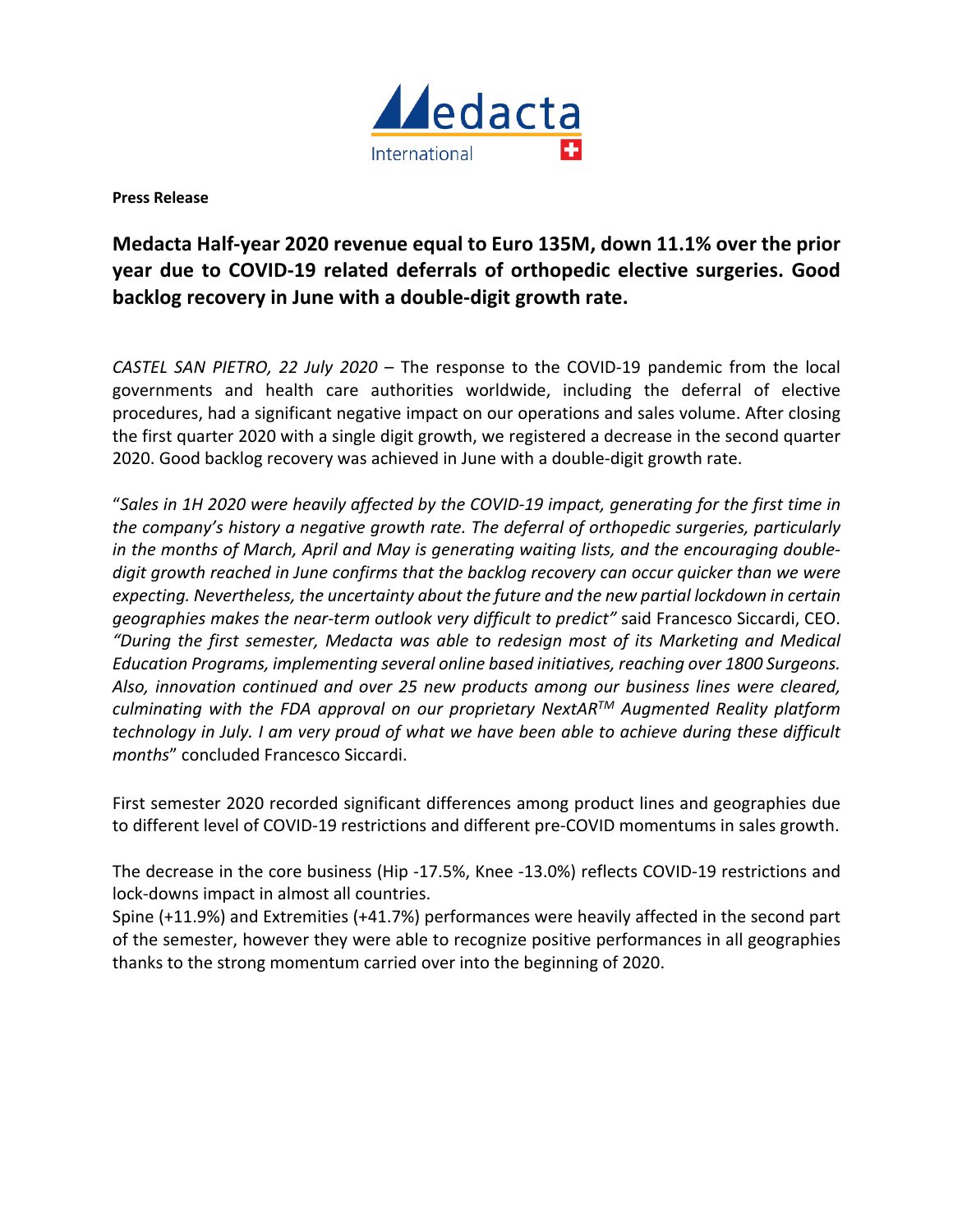# Below we show the 1H 2020 sales break-down by product line:

| (Thousand Euro) | 30.06.2020 | 30.06.2019 | <b>Reported Growth</b> | <b>Constant Currency</b><br>Growth |
|-----------------|------------|------------|------------------------|------------------------------------|
| Hip             | 68'873     | 82'919     | $-16.9%$               | $-17.5%$                           |
| Knee            | 47'343     | 53'664     | $-11.8%$               | $-13.0%$                           |
| Extremities*    | 6'060      | 4'181      | 44.9%                  | 41.7%                              |
| Spine           | 12'532     | 10'874     | 15.3%                  | 11.9%                              |
| <b>TOTAL</b>    | 134'808    | 151'638    | $-11.1%$               | $-12.2%$                           |

\* Extremities include Shoulder and Sports Med sales

Revenue in Europe had the largest decline (-17.3%) within the key markets, with "DACH" area countries (Germany, Austria, Switzerland) recording the smallest impact.

North America was heavily affected as well (-14.3%), with the deepest negative peak in April and the strongest acceleration in June among all Medacta's markets.

APAC (+5.8%) had the best performance thanks to strong pre-COVID19 momentum, a limited COVID-19 impact in Japan and a short lock-down period in Australia.

RoW (-28.4%) was primarily affected by the situation in Latin America, South-Africa and Israel. New distributors in the Middle East and Eastern Europe areas are in the pipeline to further expand the Distributors network.

|                  |            |            |                        | <b>Constant Currency</b> |
|------------------|------------|------------|------------------------|--------------------------|
| (Thousand Euro)  | 30.06.2020 | 30.06.2019 | <b>Reported Growth</b> | Growth                   |
| Europe           | 59'289     | 70'587     | $-16.0\%$              | $-17.3%$                 |
| North America    | 39'665     | 45'202     | $-12.2%$               | $-14.3%$                 |
| Asia Pacific     | 31'857     | 30'328     | 5.0%                   | 5.8%                     |
| RoW <sup>*</sup> | 3'997      | 5'521      | $-27.6%$               | $-28.4%$                 |
| <b>TOTAL</b>     | 134'808    | 151'638    | $-11.1%$               | $-12.2%$                 |

Below we show the 1H 2020 sales break-down by geographic area:

\* Other includes all other geographic locations, including Middle East.

These preliminary sales figures are unaudited for the periods ended June 30, 2020 and are therefore subject to change. The company expects to announce its second quarter and reviewed 2020 half-year financial and operating results on September 7.

## **2020 Annual Guidance**

The positive sales performances in June confirms that backlog recovery can occur quickly if the environmental conditions allow. Even if this is encouraging, speed and size of recovery in the second semester of 2020 depend on the evolution of the COVID-19 crisis in key markets, which remain unpredictable.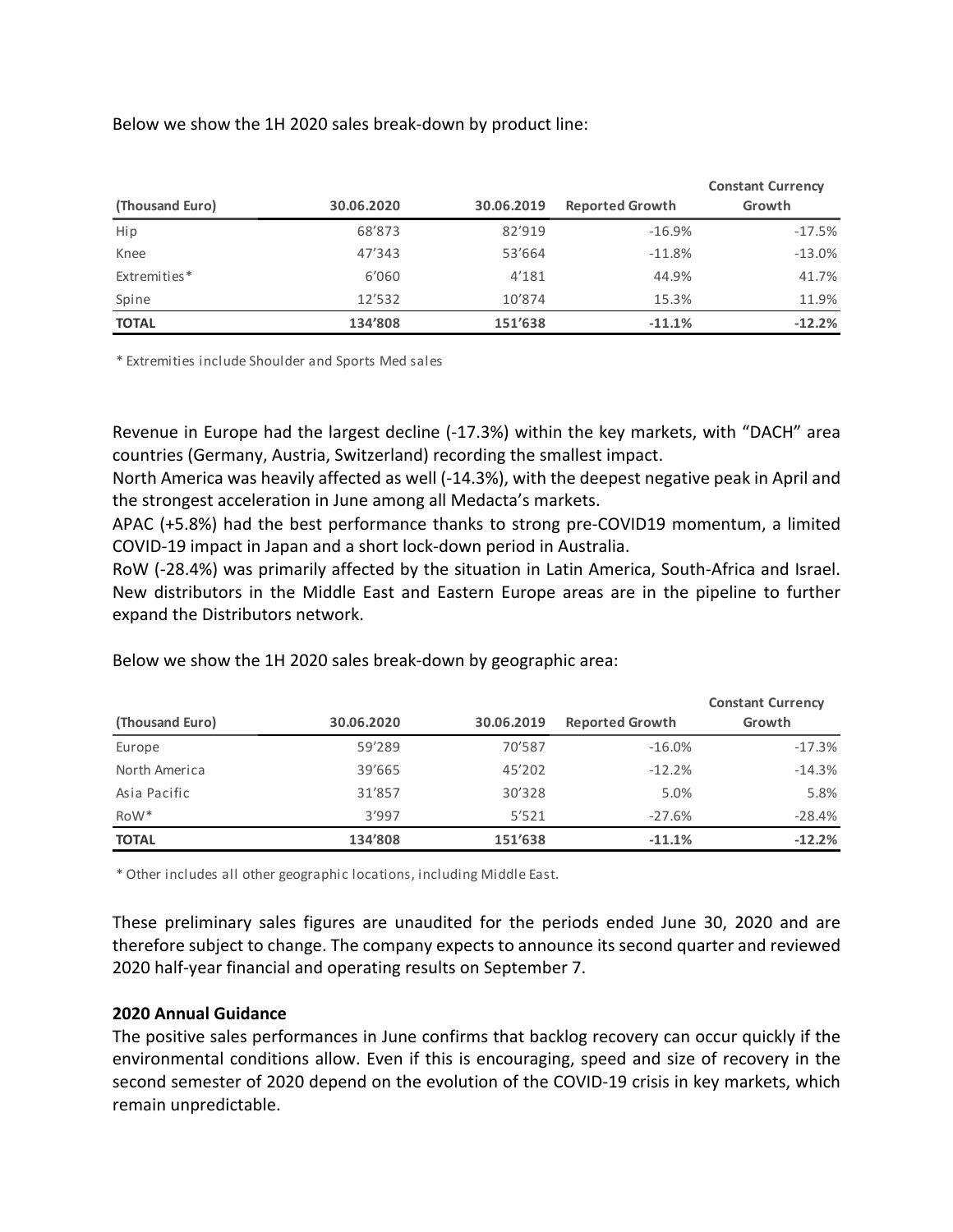Given these uncertainties and the inability to forecast future developments, we are not able to provide a short-term outlook. Overall, we believe that mid and long-term fundamentals haven't changed.

## **Conference Call Information**

Medacta's 1H 2020 Preliminary unaudited top-line figures conference call will take place at 3:00 pm CET today. The event will be webcast live via this link. The audio webcast of the conference call will be available on our website.

The telephone conference can be accessed at: CH: +41 445806522 DE: +49 69201744220 UK: +44 2030092470 USA: +18 774230830

PIN: 28756483#

# **Contact** Medacta Group SA Corrado Farsetta, CFO Phone: +41 91 696 60 60 investor.relations@medacta.ch

## **About Medacta**

Medacta is an international company specialized in the design and production of innovative orthopaedic products and the development of accompanying surgical techniques for joint replacement, spine surgery, and sports medicine. Established in 1999 in Switzerland, Medacta's products and surgical techniques are characterized by innovation. Medacta is a pioneer in developing new offerings on the basis of minimally invasive surgical techniques, in particular its Anterior Minimally Invasive Surgery (AMIS) technique for hip replacements. Medacta has leveraged its orthopaedic expertise and comprehensive understanding of the human body to develop the sophisticated MySolutions technology, which offers surgeons highly personalized pre-operative planning and implant placement methodologies by creating advanced personalized kinematic models and 3D planning tools for use in hip, knee, shoulder and spine procedures.

## **Disclaimer**

This press release has been prepared by Medacta Group SA ('Medacta' and together with its subsidiaries, 'we', 'us' or the 'Group'). The information contained in the press release does not purport to be comprehensive and is not to be taken as containing any securities advice, recommendation, offer or invitation to subscribe for, purchase or redeem any securities regarding Medacta.